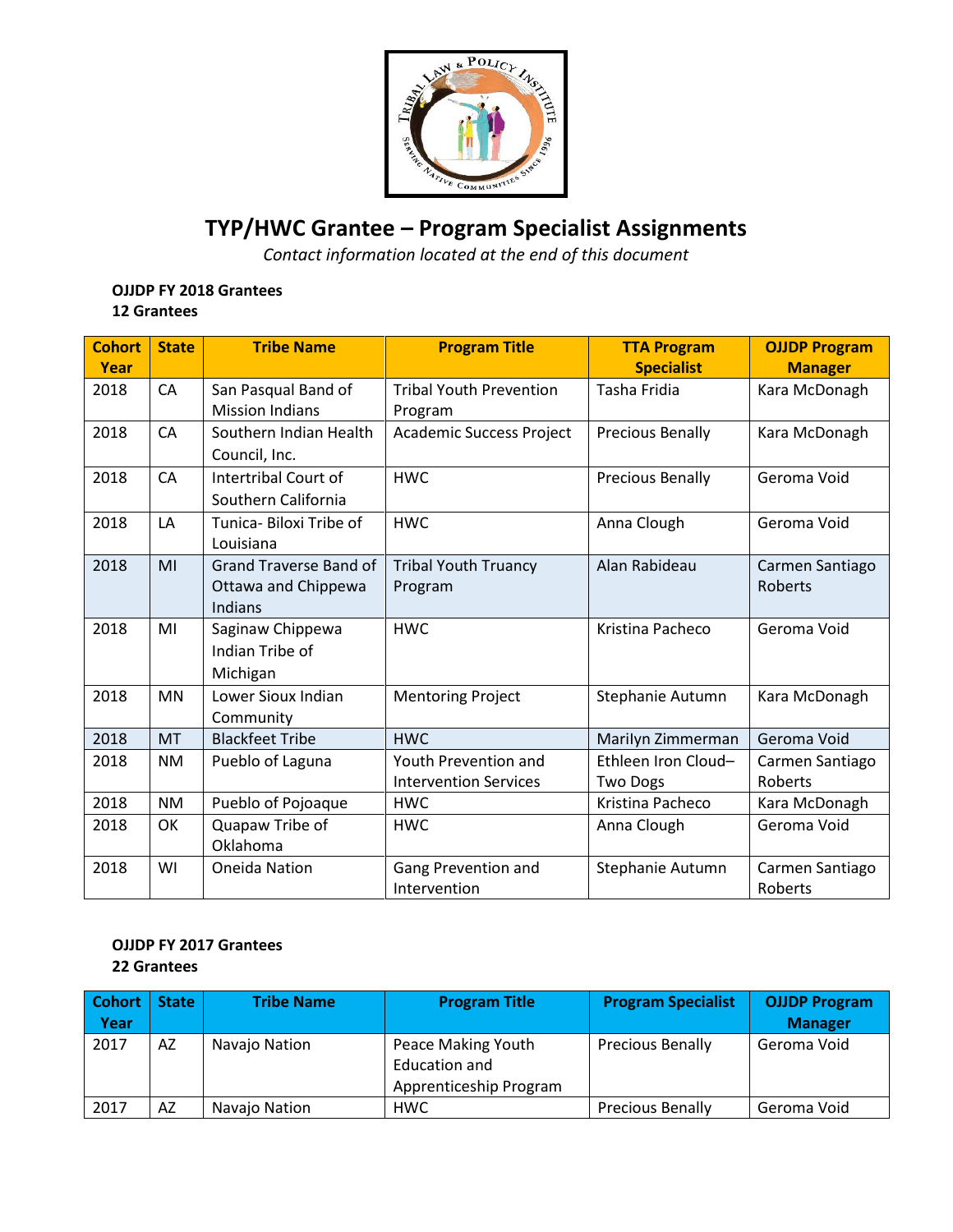| 2017 | CA        | Morongo Band of                                                        | <b>HWC</b>                                                                                   | Kristina Pacheco  | Geroma Void                |
|------|-----------|------------------------------------------------------------------------|----------------------------------------------------------------------------------------------|-------------------|----------------------------|
|      |           | <b>Mission Indians</b>                                                 |                                                                                              |                   |                            |
| 2017 | ID        | Coeur D'Alene                                                          | <b>HWC</b>                                                                                   | Marilyn Zimmerman | Kara McDonagh              |
| 2017 | ID        | Coeur D'Alene                                                          | <b>TYP</b>                                                                                   | Marilyn Zimmerman | Kara McDonagh              |
| 2017 | MI        | Bay Mills Indian<br>Community                                          | Bay Mills Indian<br><b>Community Tribal Youth</b><br>Program                                 | Alan Rabideau     | Kara McDonagh              |
| 2017 | MI        | Saginaw Chippewa<br>Indian Tribe of<br>Michigan                        | For the Seventh<br><b>Generation: Building</b><br>Pathways for Future<br>Anishinaabe Leaders | Alan Rabideau     | Carmen Santiago<br>Roberts |
| 2017 | <b>MN</b> | Red Lake Band of<br>Chippewa Indians                                   | The Good Path of LIfe: A<br><b>Project for Tribal Girls</b><br>Grades 7-12                   | Stephanie Autumn  | Kara McDonagh              |
| 2017 | <b>MN</b> | <b>White Earth Nation</b>                                              | White Earth TYP                                                                              | Stephanie Autumn  | Kara McDonagh              |
| 2017 | MT        | Fort Belknap Indian<br>Community                                       | Fort Belknap TYP                                                                             | Alicia Mousseau   | Kara McDonagh              |
| 2017 | <b>NM</b> | Mescalero Apache<br>Tribe                                              | Mescalero Apache Tribe<br><b>Prevention TYP</b>                                              | Stephanie Autumn  | Kara McDonagh              |
| 2017 | <b>NM</b> | Pueblo of Acoma                                                        | Acoma Youth<br>Development Program                                                           | Stephanie Autumn  | Kara McDonagh              |
| 2017 | OK        | <b>Cherokee Nation</b>                                                 | <b>Cherokee Nation TYP</b>                                                                   | Anna Clough       | Geroma Void                |
| 2017 | OK        | <b>Choctaw Nation</b>                                                  | <b>Choctaw Nation ABC</b><br>Project                                                         | Anna Clough       | Lenetta Jessie             |
| 2017 | OK        | <b>Choctaw Nation</b>                                                  | <b>HWC</b>                                                                                   | Anna Clough       | Lenetta Jessie             |
| 2017 | OK        | Citizen Potawatomi<br><b>Nation</b>                                    | CPN-Combatting the<br>School to Prison Pipeline                                              | Tasha Fridia      | Kara McDonagh              |
| 2017 | OK        | Ponca Tribe of<br>Oklahoma                                             | Ponca Tribe TYP                                                                              | Anna Clough       | Kara McDonagh              |
| 2017 | <b>OR</b> | <b>Confederated Tribes of</b><br>Siletz Indians                        | <b>Confederated Tribes of</b><br>Siletz Indians-TYP                                          | Tasha Fridia      | Kara McDonagh              |
| 2017 | WA        | <b>Puyallup Tribal Council</b>                                         | Puyallup-TYP                                                                                 | Tasha Fridia      | Carmen Santiago<br>Roberts |
| 2017 | <b>WA</b> | Spokane Tribe of<br>Indians                                            | Spokane TYP                                                                                  | Mariyln Zimmerman | Kara McDonagh              |
| 2017 | <b>WA</b> | <b>Quileute Tribe</b>                                                  | Quileute Tribe-TYP                                                                           | Tasha Fridia      | Carmen Santiago<br>Roberts |
| 2017 | <b>WA</b> | Muckleshoot Indian<br><b>Tribes</b>                                    | <b>HWC</b>                                                                                   | Kristina Pacheco  | Lenetta Jessie             |
| 2017 | WI        | <b>Bad River Band of Lake</b><br>Superior Tribe of<br>Chippewa Indians | <b>Bad River Band of Lake</b><br>Superior Tribe of<br>Chippewa Indians                       | Stephanie Autumn  | Carmen Santiago<br>Roberts |
| 2017 | WI        | La Courte Oreilles<br><b>Band of Lake Superior</b><br>Indians          | Lac Courte Oreilles Band<br>of Lake Superior Indians-<br><b>TYP</b>                          | Stephanie Autumn  | Carmen Santiago<br>Roberts |
| 2017 | WI        | Menominee Indian<br>Tribe of Wisconsin                                 | Menominee Indian Tribe<br>of Wisconsin-TYP                                                   | Stephanie Autumn  | Geroma Void                |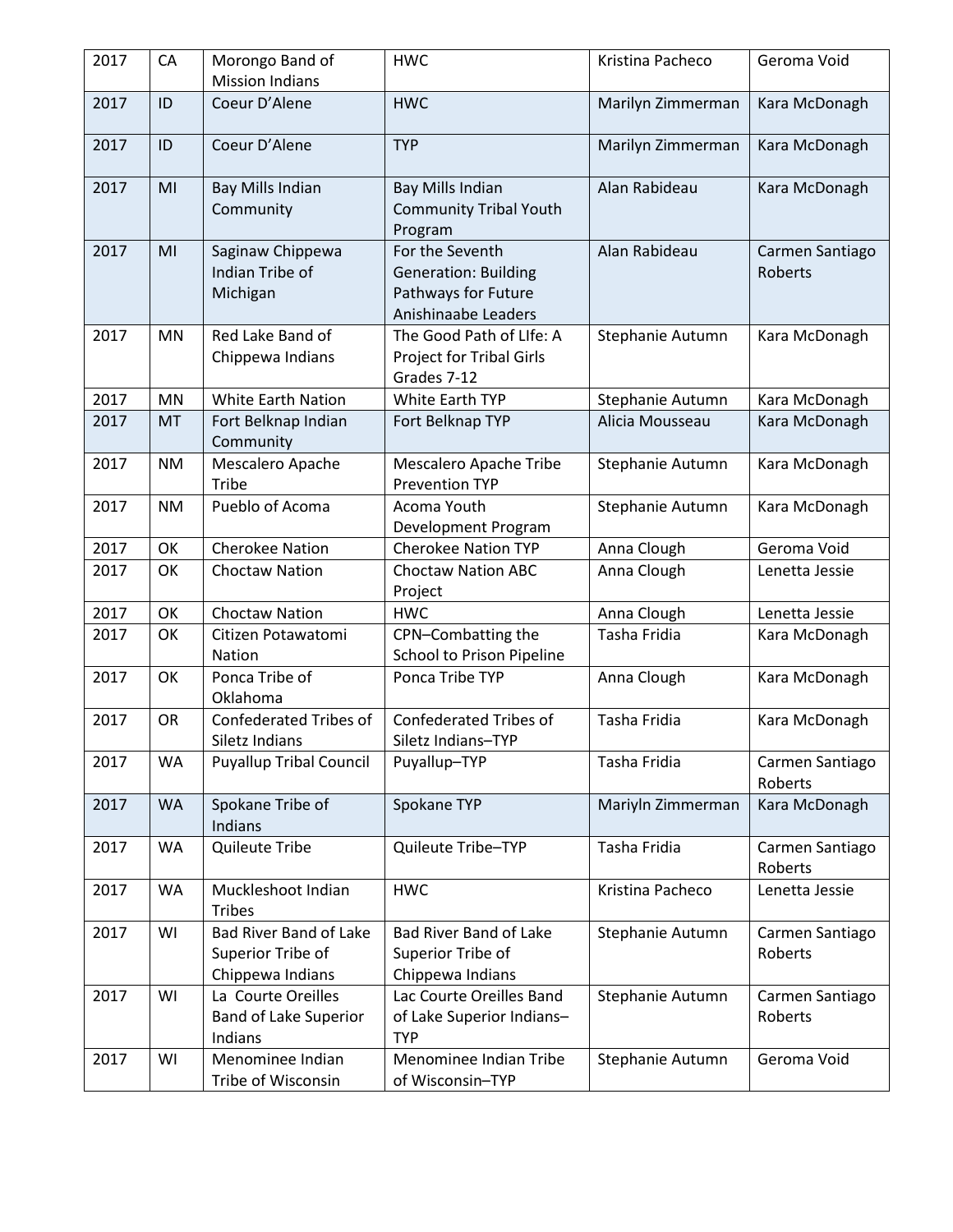## **OJJDP FY 2016 Grantees 26 Grantees**

| <b>Cohort</b> | <b>State</b> | <b>Tribe Name</b>                                                        | <b>Program Title</b>                                                       | <b>Program Specialist</b>      | <b>OJJDP Program</b>       |
|---------------|--------------|--------------------------------------------------------------------------|----------------------------------------------------------------------------|--------------------------------|----------------------------|
| Year          |              |                                                                          |                                                                            |                                | <b>Manager</b>             |
| 2016          | <b>CA</b>    | <b>Yurok Tribe</b>                                                       | Yurok Tribe Boys & Girls<br>Club                                           | <b>Precious Benally</b>        | Lenetta Jessie             |
| 2016          | CA           | La Jolla Band of Luiseno<br>Indians                                      | La Jolla Generations Youth<br>Project Round                                | Stephanie Autumn               | Kara McDonagh              |
| 2016          | CA           | Round Valley Indian<br><b>Tribes</b>                                     | <b>RVIT Expansion Project</b>                                              | <b>Precious Benally</b>        | Kara McDonagh              |
| 2016          | CA           | Tolowa Dee-ni Nation                                                     | <b>HWC</b>                                                                 | <b>Precious Benally</b>        | Geroma Void                |
| 2016          | ID           | Nez Perce Tribe                                                          | <b>HWC</b>                                                                 | Kristina Pacheco               | Lenetta Jessie             |
| 2016          | MI           | Little Traverse Bay<br><b>Bands of Odawa</b><br>Indians                  | <b>LTBB Positive Enrichment</b><br>& Cultural Education<br>(PEACE) Program | Alan Rabideau                  | Carmen Santiago<br>Roberts |
| 2016          | MN           | <b>White Earth Nation</b>                                                | <b>HWC</b>                                                                 | Stephanie Autumn               | Kara McDonagh              |
| 2016          | MT           | Fort Belknap                                                             | <b>HWC</b>                                                                 | Alicia Mousseau                | Geroma Void                |
| 2016          | MT           | Chippewa Cree Tribe                                                      | <b>HWC</b>                                                                 | Alicia Mousseau                | Lenetta Jessie             |
| 2016          | <b>NE</b>    | Santee Sioux Tribe of<br>Nebraska                                        | <b>Truancy Diversion</b><br>Program                                        | Ethleen Iron<br>Cloud-Two Dogs | Carmen Santiago<br>Roberts |
| 2016          | <b>ND</b>    | Spirit Lake Tribe                                                        | SLT-TYP                                                                    | Ethleen Iron                   | Carmen Santiago            |
|               |              |                                                                          |                                                                            | Cloud-Two Dogs                 | Roberts                    |
| 2016          | <b>ND</b>    | <b>Standing Rock Sioux</b>                                               | <b>HWC</b>                                                                 | Ethleen Iron                   | Geroma Void                |
|               |              | Tribe                                                                    |                                                                            | Cloud-Two Dogs                 |                            |
| 2016          | <b>NM</b>    | Pueblo of Pojaque                                                        | <b>TYP Improvement Project</b>                                             | Stephanie Autumn               | Kara McDonagh              |
| 2016          | <b>NM</b>    | Pueblo of Tesuque                                                        | <b>HWC</b>                                                                 | <b>Precious Benally</b>        | Geroma Void                |
| 2016          | OK           | Seminole Nation of<br>Oklahoma                                           | <b>HWC</b>                                                                 | Anna Clough                    | Geroma Void                |
| 2016          | <b>OR</b>    | <b>Confederated Tribes of</b><br>the Ground Ronde<br>Community of Oregon | <b>CTGRCO-TYP</b>                                                          | Tasha Fridia                   | Kara McDonagh              |
| 2016          | <b>OR</b>    | Klamath Tribe of<br>Oregon                                               | <b>HWC</b>                                                                 | Kristina Pacheco               | Lenetta Jessie             |
| 2016          | SD           | <b>Rosebud Sioux Tribe</b>                                               | <b>HWC</b>                                                                 | Ethleen Iron<br>Cloud-Two Dogs | Lenetta Jessie             |
| 2016          | WA           | Port Gamble S'Klallam<br>Tribe                                           | Port Gamble S'Klallam<br>Tribe-TYP                                         | Tasha Fridia                   | Carmen Santiago<br>Roberts |
| 2016          | WA           | <b>Squaxin Island Tribe</b>                                              | <b>Teen Development</b><br>Program                                         | Tasha Fridia                   | Kara McDonagh              |
| 2016          | <b>WA</b>    | Colville Tribe                                                           | Inchelium B & G Club<br>Delinquency Program                                | Tasha Fridia                   | Carmen Santiago<br>Roberts |
| 2016          | WA           | Stillaguamish Tribe of<br>Indians                                        | "Making the Sacred<br>Journey"                                             | Tasha Fridia                   | Carmen Santiago<br>Roberts |
| 2016          | WA           | Confederated Tribe of<br>Chehalis                                        | Chehalis Youth<br><b>Engagement Project</b>                                | Tasha Fridia                   | Kara McDonagh              |
| 2016          | WI           | <b>Bad River Band of Lake</b><br>Superior Tribe of<br>Chippewa Indians   | <b>HWC</b>                                                                 | Kristina Pacheco               | Carmen Santiago<br>Roberts |